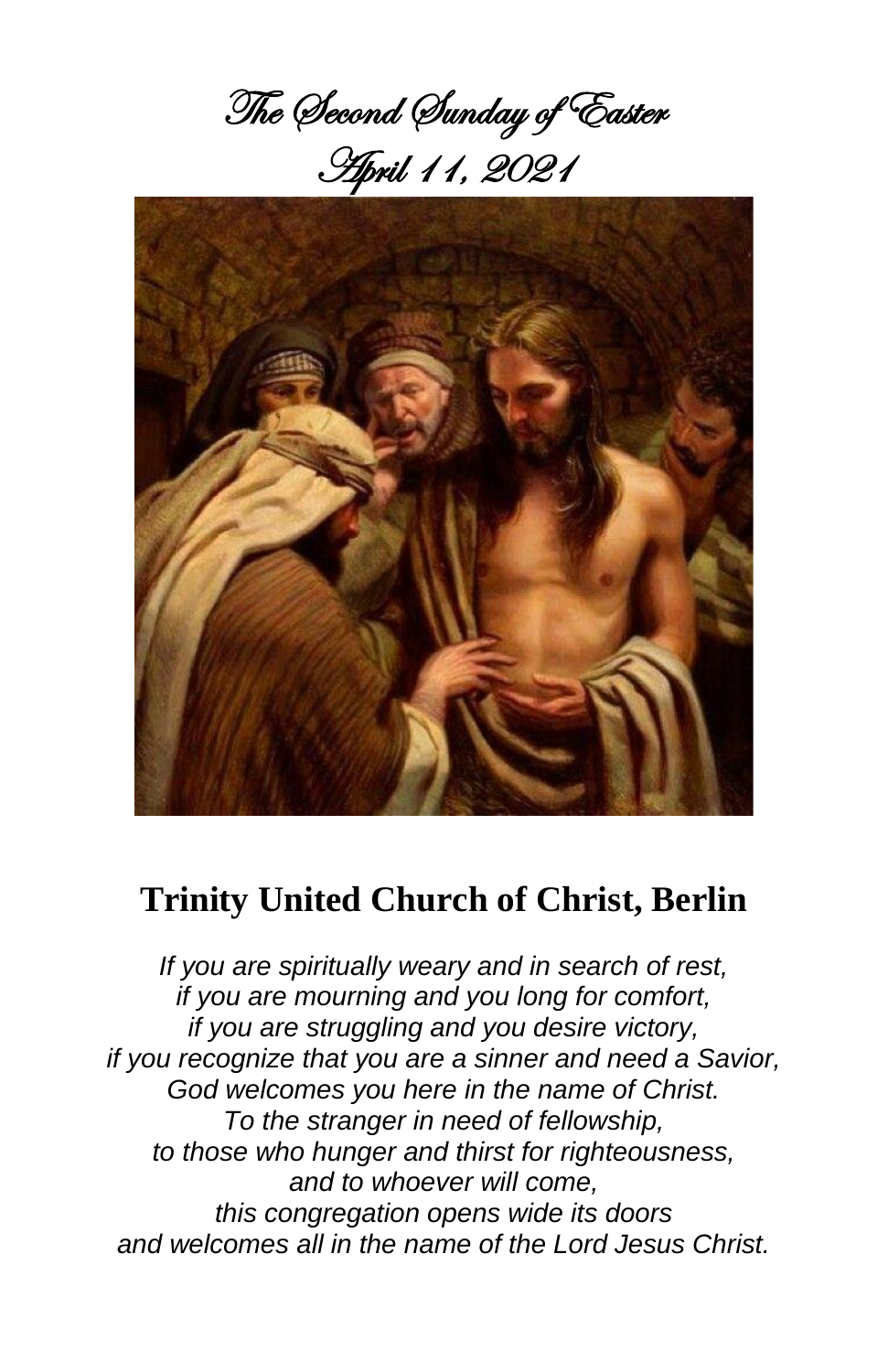### **Morning Prayer and Sermon**

## **Prelude Saints in Action**

# **Call to Worship**

*Christ is risen. God is alive… Hope is alive…. Joy is alive… Love is alive… We are alive…because….*

*Christ is risen. P: Christ is risen, indeed.*

#### **\*Hymn: No. 216 Christ Arose**

**Call to Confession** Let us confess our sins.

#### **Confession of Sins**

Almighty and most merciful Father,

**we have erred and strayed from thy ways like lost sheep. We have followed too much the devices and desires of our own hearts. We have offended against thy holy laws. We have left undone those things which we ought to have done, and we have done those things which we ought not to have done. But Thou, O Lord, have mercy upon us. Spare those, O God, who confess their sins. Restore thou those who are penitent, according to thy promises declared unto humankind in Christ Jesus our Lord. And grant, O most merciful Father, for his sake, that we may hereafter live a godly,**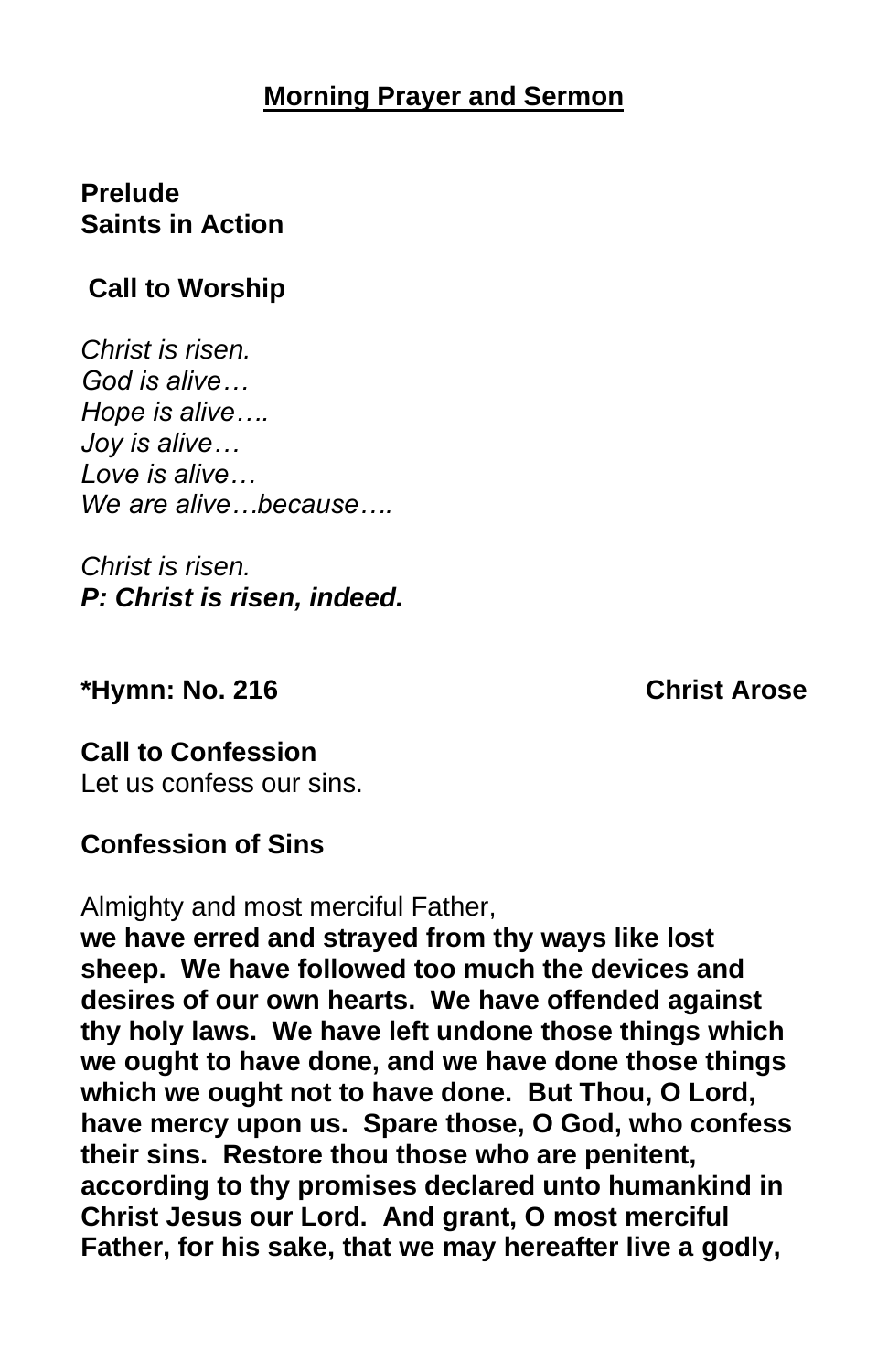**righteous, and sober life, to the glory of thy holy Name. Amen.**

# **Kyrie**

Lord, have mercy upon us. **Lord, have mercy upon us.** Christ, have mercy upon us. **Christ, have mercy upon us.** Lord, have mercy upon us. **Lord, have mercy upon us.**

## **Assurance of Pardon**

Hear the good news, it is for you and for all. Whatever you have done, whatever you have failed to do, Whoever you are, whoever you wish you were but are not: You are accepted, you are welcomed. You are forgiven. In the love of Jesus Christ, you are loved forever.

Thanks be to God!

**Blessing of the Children** (Dismissal of the children)

# **Morning Prayer and Our Savior's Prayer [using debts and debtors]**

# **The Word of God**

# *Acts 4:32-35*

• **4:32** Now the whole group of those who believe were of one heart and soul, and no one claimed private ownership of any possessions, but everything they owned was held in common.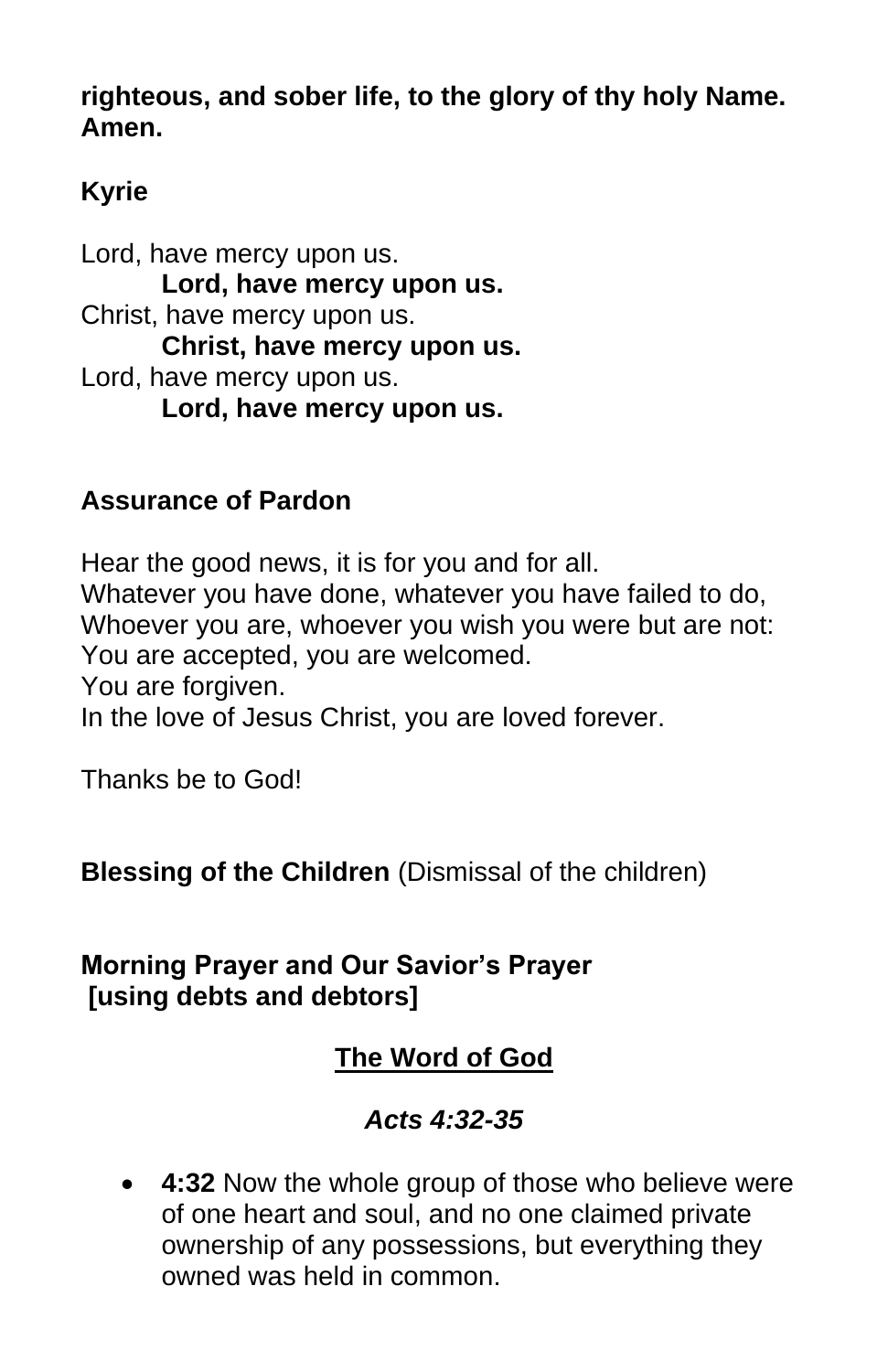- **4:33** With great power the apostles gave their testimony to the resurrection of the Lord Jesus, and great grace was upon them all.
- **4:34** There was not a needy person among them, for as many as owned lands or houses sold them and brought the proceeds of what was sold.
- **4:35** They laid it at the apostles' feet, and it was distributed to each as any had need.

# *\*John 20:19-31*

- **20:19** When it was evening on that day, the first day of the week, and the doors of the house where the disciples had met were locked for fear of the Jews, Jesus came and stood among them and said, "Peace be with you."
- **20:20** After he said this, he showed them his hands and his side. Then the disciples rejoiced when they saw the Lord.
- **20:21** Jesus said to them again, "Peace be with you. As the Father has sent me, so I send you."
- **20:22** When he had said this, he breathed on them and said to them, "Receive the Holy Spirit."
- **20:23** "If you forgive the sins of any, they are forgiven them; if you retain the sins of any, they are retained."
- **20:24** But Thomas (who was called the Twin), one of the twelve, was not with them when Jesus came.
- **20:25** So the other disciples told him, "We have seen the Lord." But he said to them, "Unless I see the mark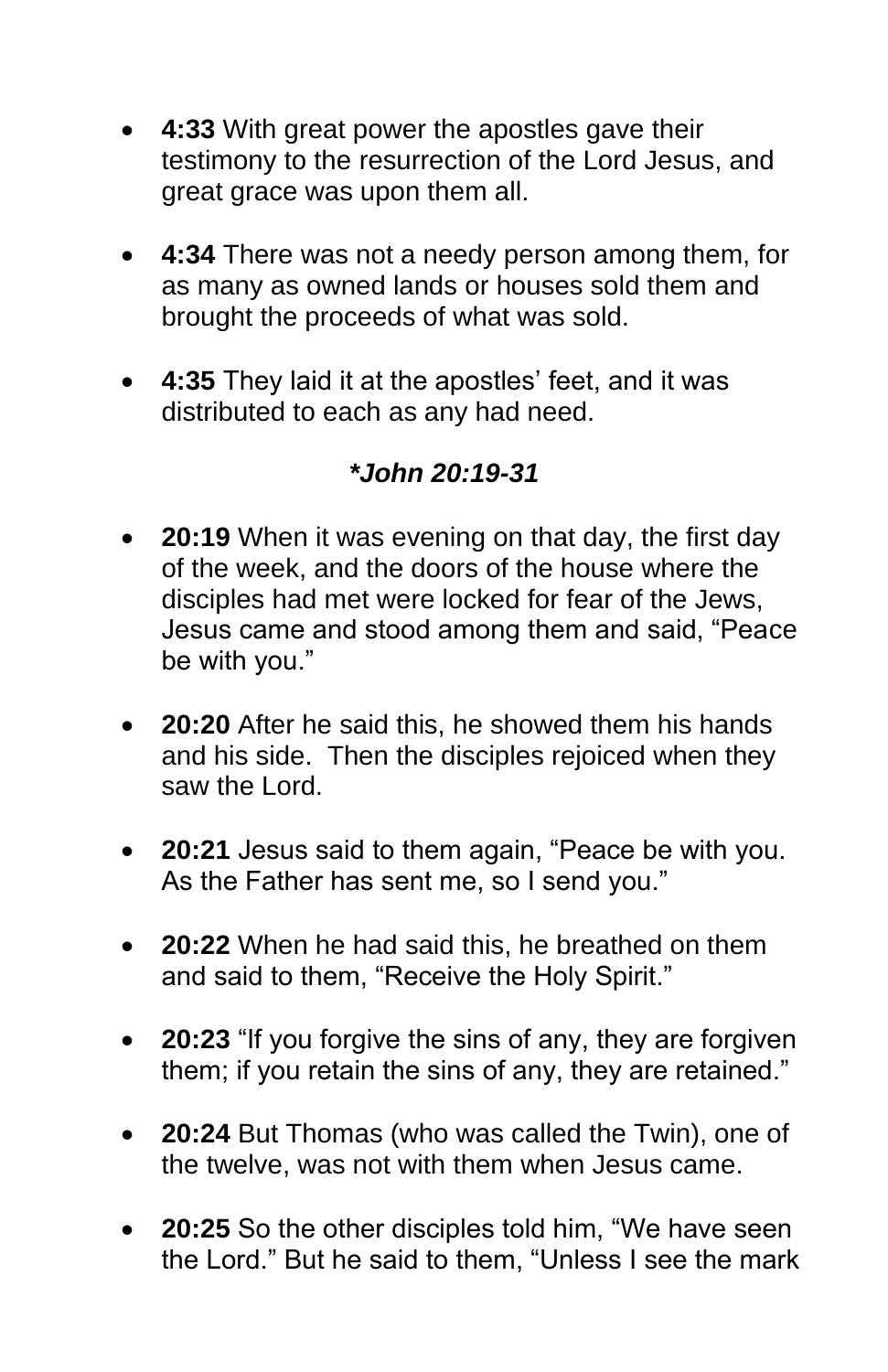of the nails in his hands and put my finger in the mark of the nails and my hand in his side, I will not believe."

- **20:26** A week later his disciples were again in the house, and Thomas was with them. Although the doors were shut, Jesus came and stood among them and said, "Peace be with you."
- **20:27** The he said to Thomas, "Put your finger here and see my hands. Reach out your hand and put it in my side. Do not doubt but believe."
- **20:28** Thomas answered him, "My Lord and my God!"
- **20:29** Jesus said to him, "Have you believed because you have seen me? Blessed are those who have not seen and yet have come to believe."
- **20:30** Now Jesus did many other signs in the presence of his disciples, which are not written in this book.
- **20:31** But these are written so that you may come to believe that Jesus is the Messiah, the Son of God, and that through believing you may have life in his name.

# **This is the word of God for the people of God.**

# **P:** *Thanks be to God*

Proclamation of God's Word

**"Doubt" Terry Luteri**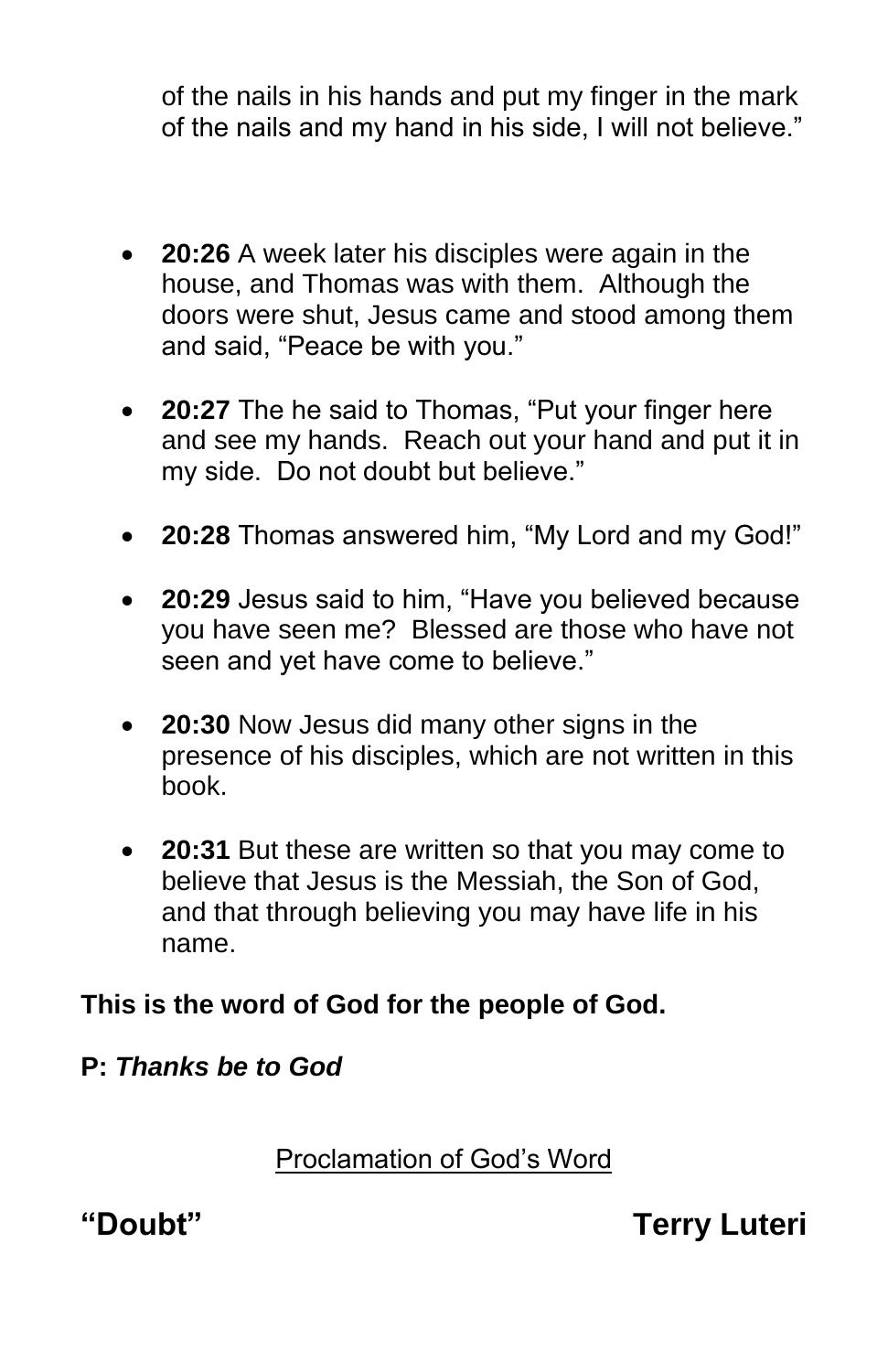# **\*The Apostles' Creed**

**I believe in God, the Father Almighty, creator of heaven and earth. I believe in Jesus Christ, his only Son, our Lord, who was conceived by the Holy Ghost, born of the Virgin Mary, suffered under Pontius Pilate, was crucified, died, and was buried; he descended into hades. On the third day he rose again; He ascended into heaven, is seated at the right hand of the Father, and will come again to judge the living and the dead. I believe in the Holy Ghost, the holy catholic Church, the communion of saints, the forgiveness of sins, the resurrection of the body, and the life** 

**everlasting. Amen.**

#### **\*Hymn: No. 220 He Lives!**

# **\*Dismissal with Blessing**

"The LORD bless you and keep you; The LORD make His face shine upon you, And be gracious to you; The LORD lift up His countenance upon you, And give you peace." (Number 6:24-26) Amen

**\*Going Forth Postlude**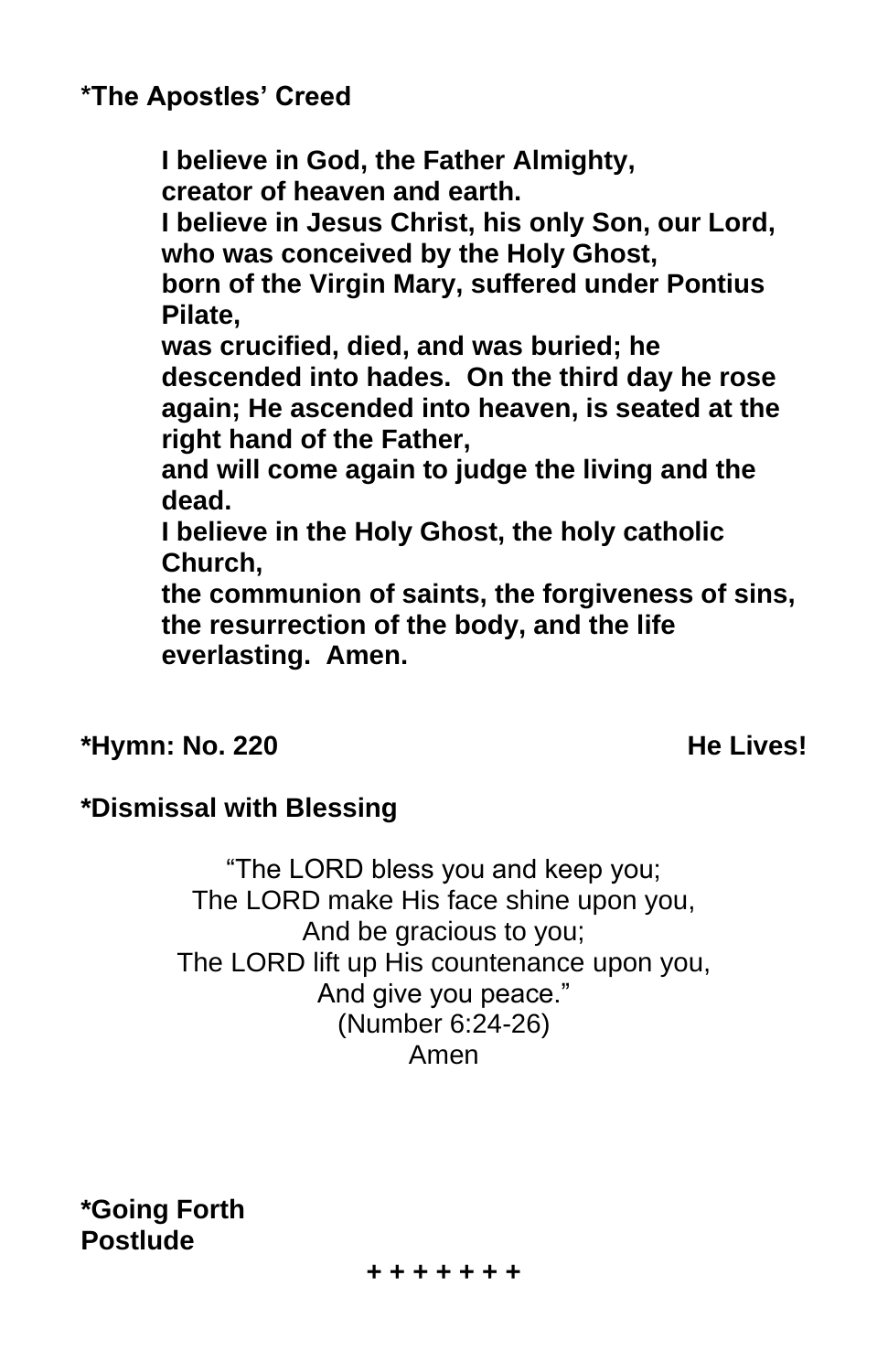# **This Week at Trinity**

#### **Monday 6:00 p.m. Brownies – Fellowship Hall Wed. 6:30 p.m. Handbell Rehearsal Next Sunday – 3 rd Sunday of Easter 8:00 a.m. Worship 9:30 a.m. Worship 9:45 a.m. Sunday School**

**Sunday School** continues today at 9:45 a.m. Children will begin in the sanctuary and then be dismissed to class with a blessing from Pastor.

**Giving From 4/4/2021**

|              | Rec       | <b>Budget</b> | Over/Under |
|--------------|-----------|---------------|------------|
| General      | \$5115.00 | \$2434.93     | \$2680.07  |
| Ben          | \$250.00  | \$213.46      | \$36.54    |
| <b>Maint</b> | \$275.00  | \$163.46      | \$111.54   |
| <b>Total</b> | \$5640.00 | \$2811.85     | \$2828.15  |

Benevolence includes Food Pantry of \$15.00; OGHS Offering of \$100.00.

Thank you to everyone who has donated to the Organ Fund. With additional funds from the Memorial and Bequest Funds, the Organ has been paid in full.

#### *Where You May Find. . .*

**The Nursery:** *is on the lower level for children and their parent. A big screen TV is mounted in the room so that you may watch the service.*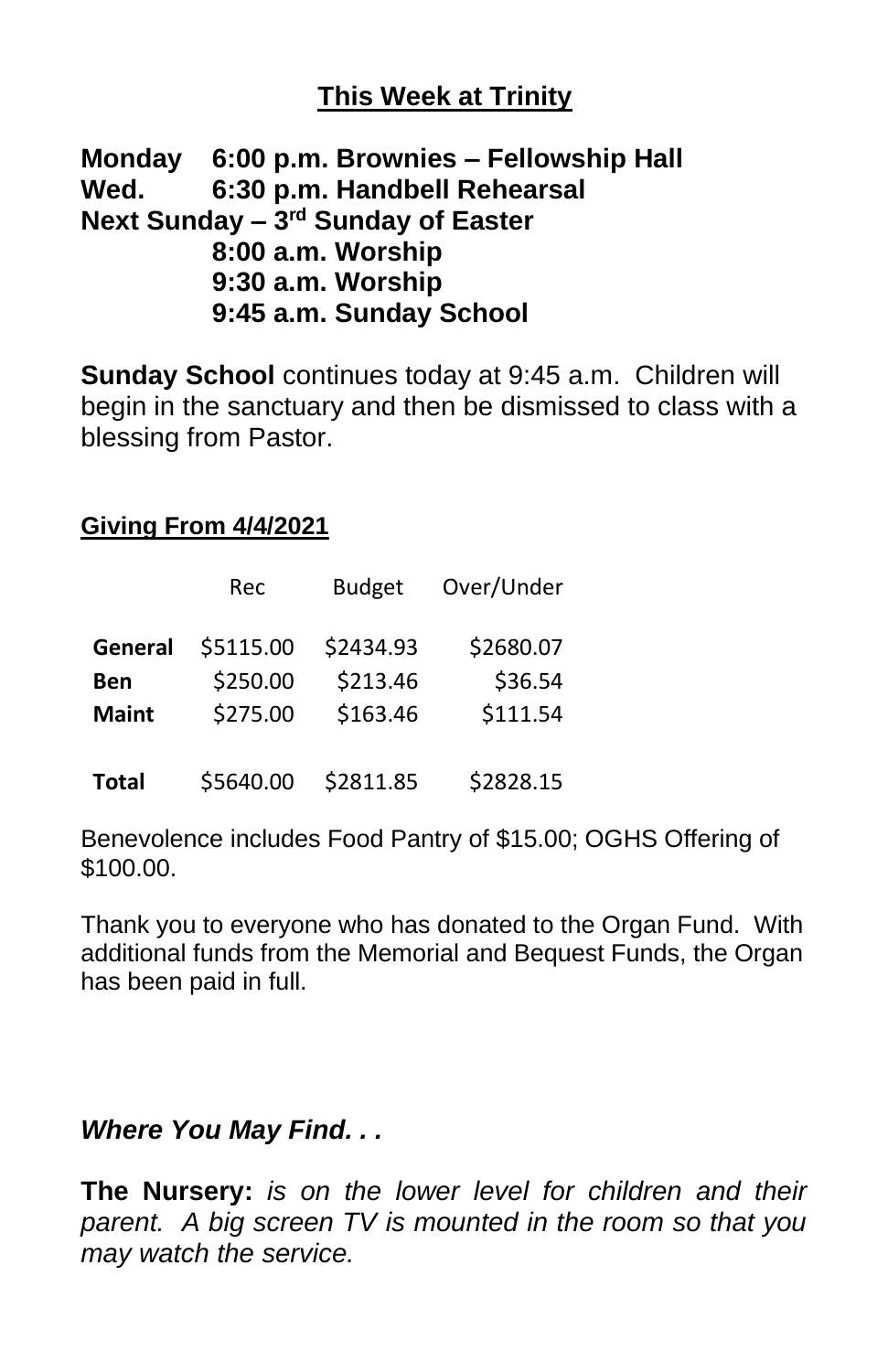#### **At the Sanctuary Entrances. . .**

Large Print Bulletins **Example 20** Hearing Amplifiers Recycling Boxes for Bulletins *These Days –* Devotional

## **Assisting in Worship**

*Sound:* Jim Darr, Tyler Gindlesperger

**The Flowers on the altar** in honor of our children by Larry & Gale Hay

#### **Those Remembered in prayer:**

God's guidance and protection for Armed Forces.

#### **Shut Ins:**

Roy Bucher, Helen Diest, Mary Forespring, Fae Hetrick, Cynthia Kelly, Lois Krause, Deb Luteri, Lois Saylor, Dirkje Stellingwerf.

#### **Healing Concerns:**

Mark Amyot, Donnie Baxter, Lindsey Stotler Cioci, Terry Coslic, Pam Crooks, John Durst, Susan Durst, Wilma Durst, Eric Emerick, Jane Fisher, Linda Gallick, Janet Gindlesperger, Kathryn Grimm, Brenda Leister, Tom Logston, Larry McCullen, Bayley Mull, Bob Murphy, Tyler Seifert, Dwight Smith, Robin & Lynn Walker, Harry Watkins, Heather Weighley, Nancy Weighley, John Will, Karen Will, Kimberly Kay Roos Zimmerman.

A special thank you from Robin Zimmerman:

Dear Friends and Family,

You have all been amazing! I have been able to spend some facetime on the phone with her and she was able to read several of the wonderful, heartfelt cards and postcards to me. We laughed and cried over several and have been uplifted.

Your love and caring have been poured out through these messages. My words cannot thank you enough. Please continue if you can. Again, the address is Kim Roos, 444 Windwood Lake Dr., Cape Girardeau MO 63701.